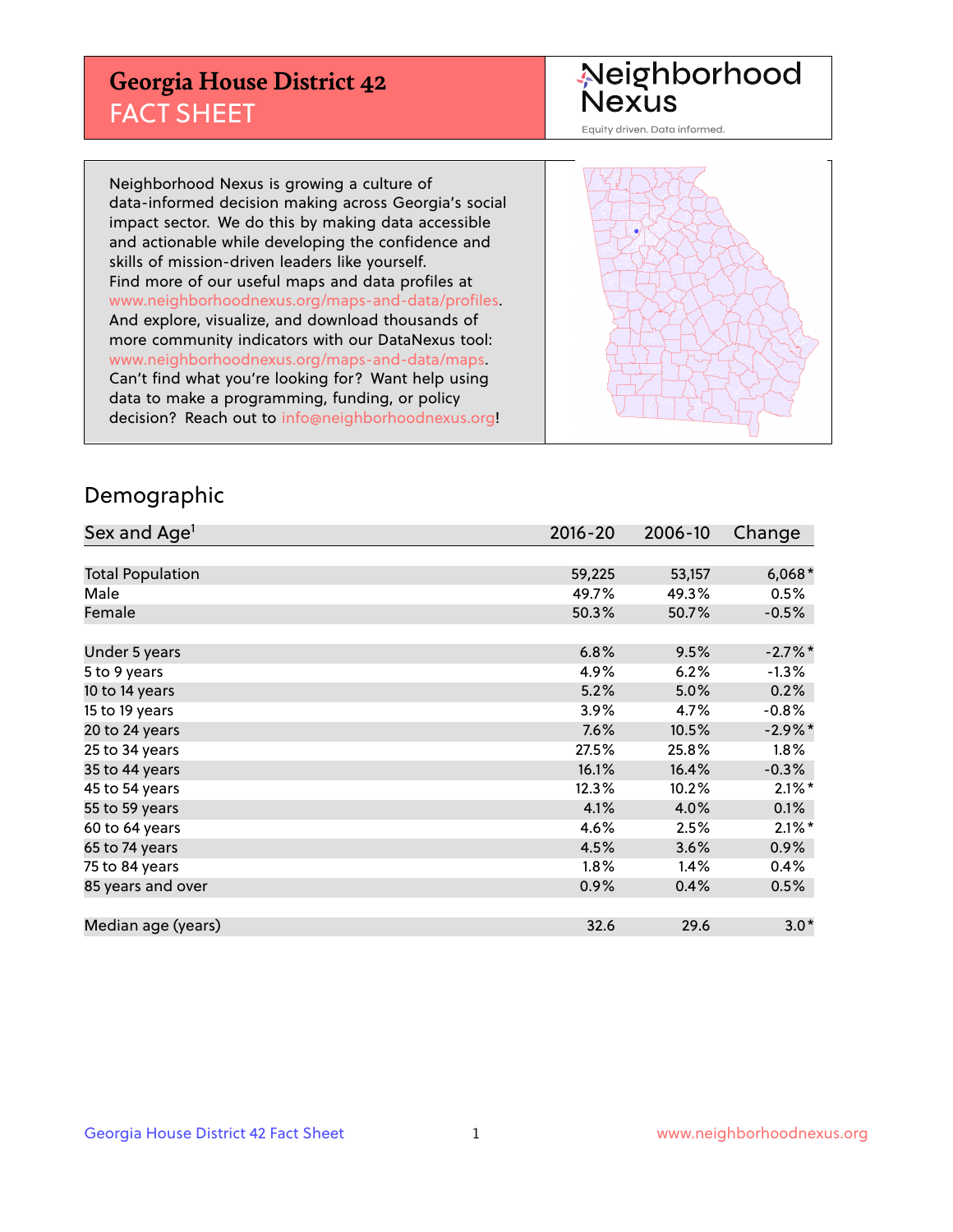## Demographic, continued...

| Race <sup>2</sup>                                            | $2016 - 20$  | 2006-10      | Change      |
|--------------------------------------------------------------|--------------|--------------|-------------|
| Total population                                             | 59,225       | 53,157       | $6,068*$    |
| One race                                                     | 95.5%        | 98.7%        | $-3.2\%$ *  |
| White                                                        | 42.1%        | 45.5%        | $-3.4\%$ *  |
| <b>Black or African American</b>                             | 33.0%        | 30.6%        | 2.4%        |
| American Indian and Alaska Native                            | 0.3%         | 0.1%         | 0.3%        |
| Asian                                                        | 8.9%         | 6.7%         | $2.1\%$ *   |
| Native Hawaiian and Other Pacific Islander                   | 0.1%         | 0.2%         | $-0.2%$     |
| Some other race                                              | 11.2%        | 15.5%        | $-4.4\%$ *  |
| Two or more races                                            | 4.5%         | 1.3%         | $3.2\%$ *   |
| Race alone or in combination with other race(s) <sup>3</sup> | $2016 - 20$  | 2006-10      | Change      |
|                                                              |              |              |             |
| Total population                                             | 59,225       | 53,157       | $6,068*$    |
| White                                                        | 45.6%        | 46.3%        | $-0.7%$     |
| <b>Black or African American</b>                             | 35.6%        | 31.6%        | 4.0%*       |
| American Indian and Alaska Native                            | 1.1%         | 0.4%         | 0.7%        |
| Asian                                                        | 9.8%         | 6.9%         | $2.9\%$ *   |
| Native Hawaiian and Other Pacific Islander                   | 0.2%         | 0.4%         | $-0.2%$     |
| Some other race                                              | 12.7%        | 15.9%        | $-3.2%$     |
|                                                              |              |              |             |
| Hispanic or Latino and Race <sup>4</sup>                     | $2016 - 20$  | 2006-10      | Change      |
| Total population                                             | 59,225       | 53,157       | $6,068*$    |
| Hispanic or Latino (of any race)                             | 20.5%        | 22.0%        | $-1.5%$     |
| Not Hispanic or Latino                                       | 79.5%        | 78.0%        | 1.5%        |
| White alone                                                  | 34.8%        | 38.8%        | $-4.0\%$ *  |
| Black or African American alone                              | 31.8%        | 30.0%        | 1.8%        |
| American Indian and Alaska Native alone                      |              |              | 0.1%        |
| Asian alone                                                  | 0.1%<br>8.9% | 0.0%<br>6.7% | $2.2\%$ *   |
| Native Hawaiian and Other Pacific Islander alone             |              |              |             |
| Some other race alone                                        | 0.1%         | 0.2%         | $-0.2%$     |
|                                                              | 0.5%         | 1.4%         | $-0.9%$     |
| Two or more races                                            | 3.4%         | 0.8%         | $2.6\%$ *   |
| U.S. Citizenship Status <sup>5</sup>                         | $2016 - 20$  | 2006-10      | Change      |
| Foreign-born population                                      | 12,231       | 13,579       | $-1,348$    |
| Naturalized U.S. citizen                                     | 30.1%        | 18.6%        | 11.5%*      |
| Not a U.S. citizen                                           | 69.9%        | 81.4%        | $-11.5\%$ * |
|                                                              |              |              |             |
| Citizen, Voting Age Population <sup>6</sup>                  | 2016-20      | 2006-10      | Change      |
| Citizen, 18 and over population                              | 40,018       | 31,165       | 8,853*      |
| Male                                                         | 47.3%        | 46.6%        | 0.8%        |
| Female                                                       | 52.7%        | 53.4%        | $-0.8%$     |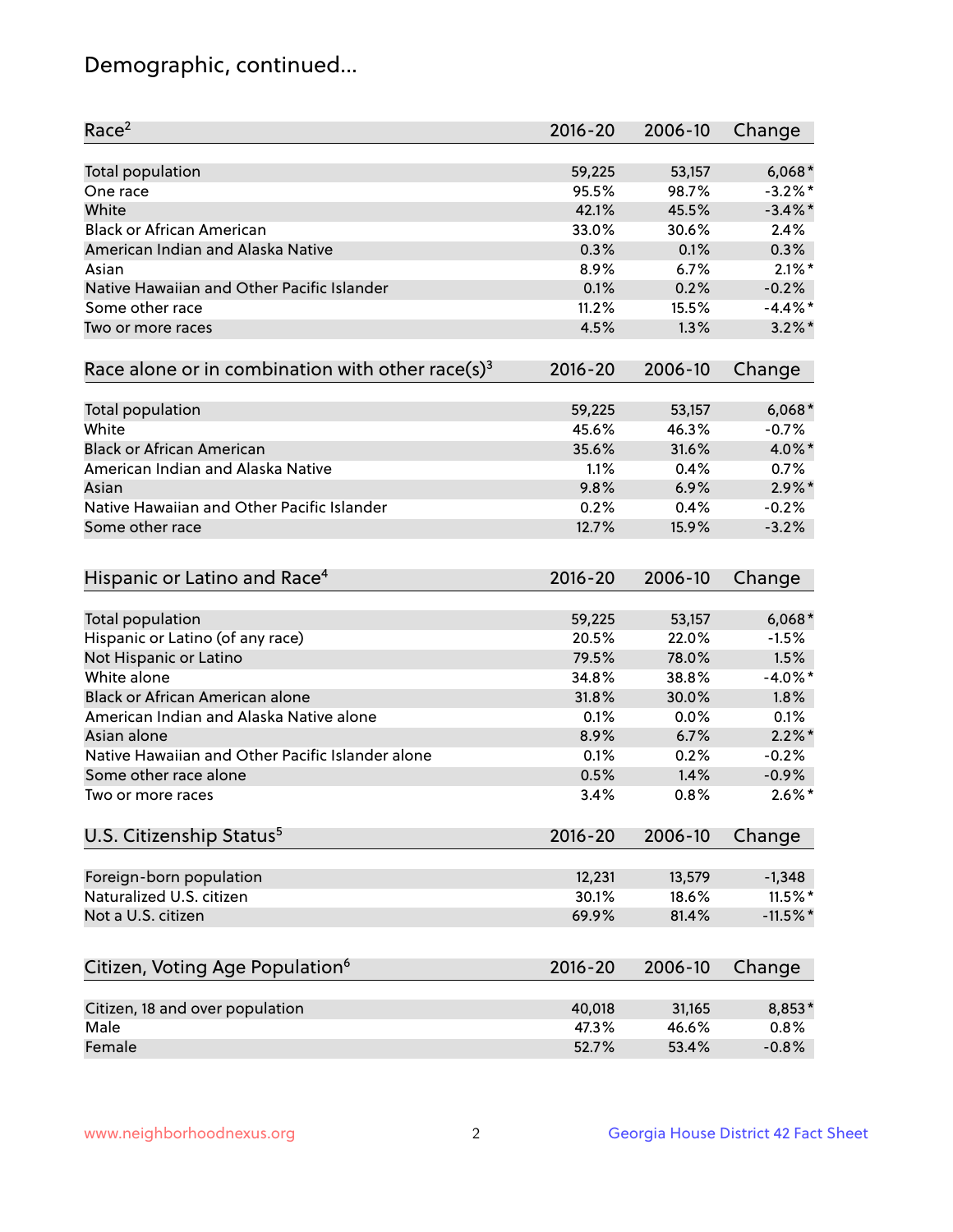#### Economic

| Income <sup>7</sup>                                 | $2016 - 20$ | 2006-10 | Change     |
|-----------------------------------------------------|-------------|---------|------------|
|                                                     |             |         |            |
| All households                                      | 26,828      | 23,577  | $3,251*$   |
| Less than \$10,000                                  | 4.8%        | 5.7%    | $-0.9%$    |
| \$10,000 to \$14,999                                | 1.8%        | 4.5%    | $-2.7\%$ * |
| \$15,000 to \$24,999                                | 6.9%        | 12.0%   | $-5.1\%$ * |
| \$25,000 to \$34,999                                | 8.5%        | 13.0%   | $-4.5%$ *  |
| \$35,000 to \$49,999                                | 13.1%       | 19.5%   | $-6.4\%$ * |
| \$50,000 to \$74,999                                | 22.3%       | 20.7%   | 1.7%       |
| \$75,000 to \$99,999                                | 14.8%       | 10.9%   | $3.9\%$ *  |
| \$100,000 to \$149,999                              | 15.3%       | 10.2%   | $5.1\%$ *  |
| \$150,000 to \$199,999                              | 6.8%        | 1.9%    | 4.9%*      |
| \$200,000 or more                                   | 5.7%        | 1.6%    | 4.0%*      |
| Median household income (dollars)                   | 64,972      | 45,899  | 19,072*    |
| Mean household income (dollars)                     | 82,905      | 56,951  | 25,954*    |
| With earnings                                       | 90.4%       | 91.9%   | $-1.5%$    |
| Mean earnings (dollars)                             | 82,567      | 56,856  | 25,711*    |
| <b>With Social Security</b>                         | 12.0%       | 10.8%   | 1.3%       |
| Mean Social Security income (dollars)               | 19,597      | 14,009  | 5,587*     |
| With retirement income                              | 11.2%       | 7.4%    | $3.8\%$ *  |
| Mean retirement income (dollars)                    | 24,757      | 19,289  | $5,468*$   |
| With Supplemental Security Income                   | 1.9%        | 1.4%    | 0.5%       |
| Mean Supplemental Security Income (dollars)         | 7,892       | 8,068   | $-176$     |
| With cash public assistance income                  | 0.7%        | 0.6%    | 0.1%       |
| Mean cash public assistance income (dollars)        | 276         | 2,266   | $-1,990$   |
| With Food Stamp/SNAP benefits in the past 12 months | 7.2%        | 8.4%    | $-1.3%$    |
|                                                     |             |         |            |
| Families                                            | 12,640      | 11,786  | 854        |
| Less than \$10,000                                  | 3.0%        | 6.8%    | $-3.8\%$ * |
| \$10,000 to \$14,999                                | 1.5%        | 4.6%    | $-3.0%$    |
| \$15,000 to \$24,999                                | 7.2%        | 12.0%   | $-4.8\%$ * |
| \$25,000 to \$34,999                                | 8.0%        | 11.2%   | $-3.2%$    |
| \$35,000 to \$49,999                                | 11.9%       | 19.3%   | $-7.4\%$ * |
| \$50,000 to \$74,999                                | 19.2%       | 17.9%   | 1.2%       |
| \$75,000 to \$99,999                                | 15.1%       | 12.2%   | 2.9%       |
| \$100,000 to \$149,999                              | 16.6%       | 11.1%   | 5.5%*      |
| \$150,000 to \$199,999                              | 9.7%        | 3.1%    | $6.6\%$ *  |
| \$200,000 or more                                   | 7.9%        | 1.8%    | $6.1\%$ *  |
| Median family income (dollars)                      | 74,062      | 46,230  | 27,832*    |
| Mean family income (dollars)                        | 93,658      | 59,704  | 33,955*    |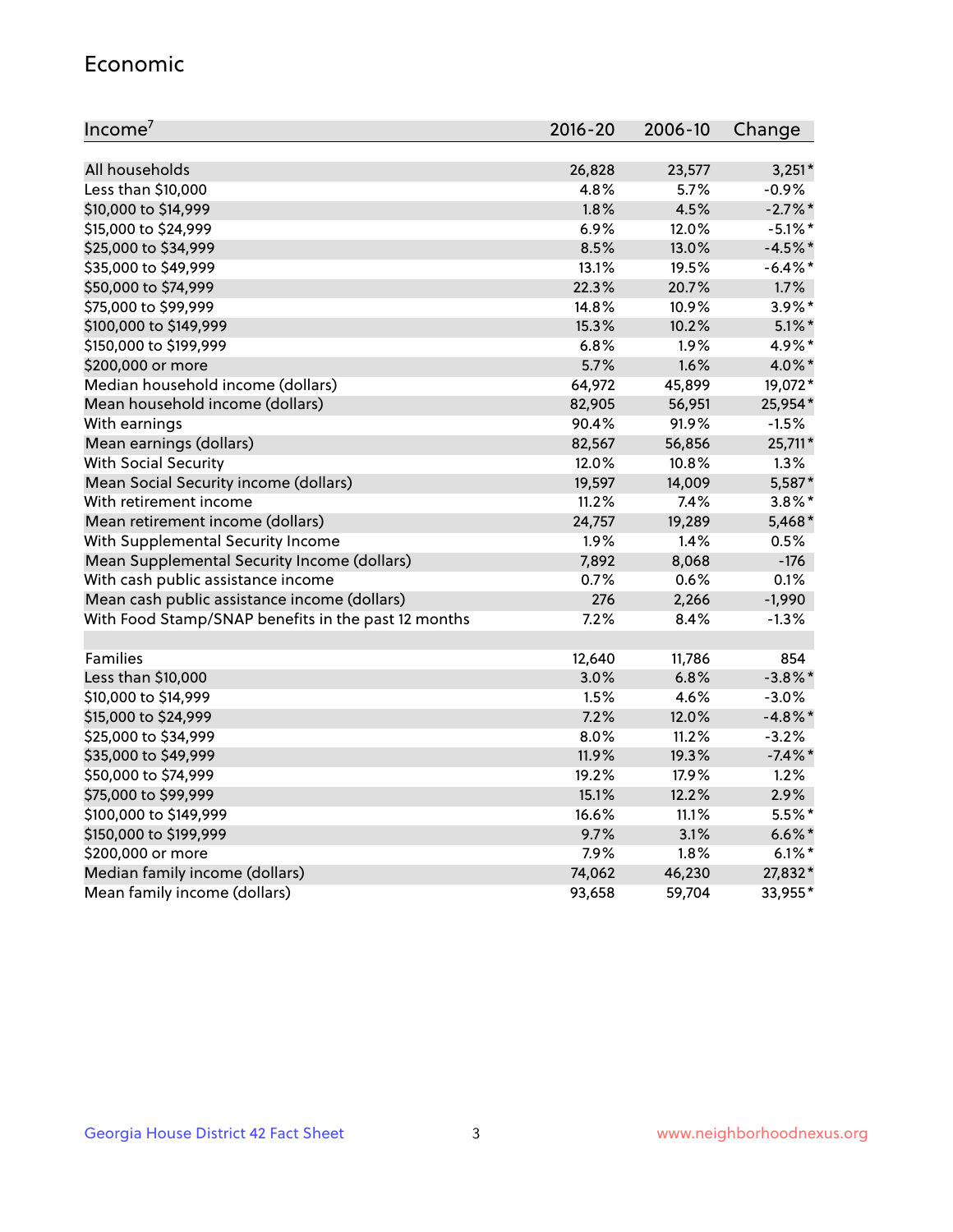## Economic, continued...

| Income, continued <sup>8</sup>                           | $2016 - 20$ | 2006-10 | Change      |
|----------------------------------------------------------|-------------|---------|-------------|
|                                                          |             |         |             |
| Nonfamily households                                     | 14,188      | 11,790  | 2,398*      |
| Median nonfamily income (dollars)                        | 56,590      | 44,829  | $11,762*$   |
| Mean nonfamily income (dollars)                          | 70,906      | 52,806  | 18,100*     |
|                                                          |             |         |             |
| Median earnings for workers (dollars)                    | 41,292      | 30,664  | 10,628*     |
| Median earnings for male full-time, year-round workers   | 53,852      | 40,320  | 13,532*     |
| (dollars)                                                |             |         |             |
| Median earnings for female full-time, year-round workers | 48,948      | 38,057  | 10,891*     |
| (dollars)                                                |             |         |             |
|                                                          |             |         |             |
| Per capita income (dollars)                              | 38,739      | 25,871  | 12,868*     |
|                                                          |             |         |             |
| Families and People Below Poverty Level <sup>9</sup>     | $2016 - 20$ | 2006-10 | Change      |
|                                                          |             |         |             |
| <b>All families</b>                                      | 8.6%        | 17.1%   | $-8.5%$ *   |
| With related children under 18 years                     | 16.2%       | 27.0%   | $-10.8%$    |
| With related children under 5 years only                 | 7.5%        | 17.0%   | $-9.5%$     |
| Married couple families                                  | 5.5%        | 9.0%    | $-3.5%$     |
| With related children under 18 years                     | 11.6%       | 17.5%   | $-5.9%$     |
| With related children under 5 years only                 | 5.6%        | 9.7%    | $-4.1%$     |
| Families with female householder, no husband present     | 14.4%       | 31.1%   | $-16.7\%$ * |
| With related children under 18 years                     | 21.0%       | 36.8%   | $-15.9%$    |
| With related children under 5 years only                 | 17.6%       | 37.4%   | $-19.7%$    |
|                                                          |             |         |             |
| All people                                               | 11.9%       | 19.3%   | $-7.4\%$ *  |
| Under 18 years                                           | 23.2%       | 34.8%   | $-11.6%$    |
| Related children under 18 years                          | 22.7%       | 34.5%   | $-11.8\%$ * |
| Related children under 5 years                           | 20.5%       | 35.8%   | $-15.3%$    |
| Related children 5 to 17 years                           | 23.9%       | 33.6%   | $-9.7%$     |
| 18 years and over                                        | 9.3%        | 14.7%   | $-5.4\%$ *  |
| 18 to 64 years                                           | 9.6%        | 15.0%   | $-5.3\%$ *  |
| 65 years and over                                        | 5.5%        | 11.4%   | $-5.9\%$    |
| People in families                                       | 11.4%       | 20.7%   | $-9.2%$ *   |
| Unrelated individuals 15 years and over                  | 12.7%       | 16.3%   | $-3.6%$     |
|                                                          |             |         |             |
| Non-Hispanic white people                                | 7.6%        | 9.5%    | $-2.0%$     |
| Black or African-American people                         | 11.9%       | 19.9%   | $-8.0\%$ *  |
| Asian people                                             | 6.4%        | 4.9%    | 1.5%        |
| Hispanic or Latino people                                | 22.8%       | 40.9%   | $-18.1\%$ * |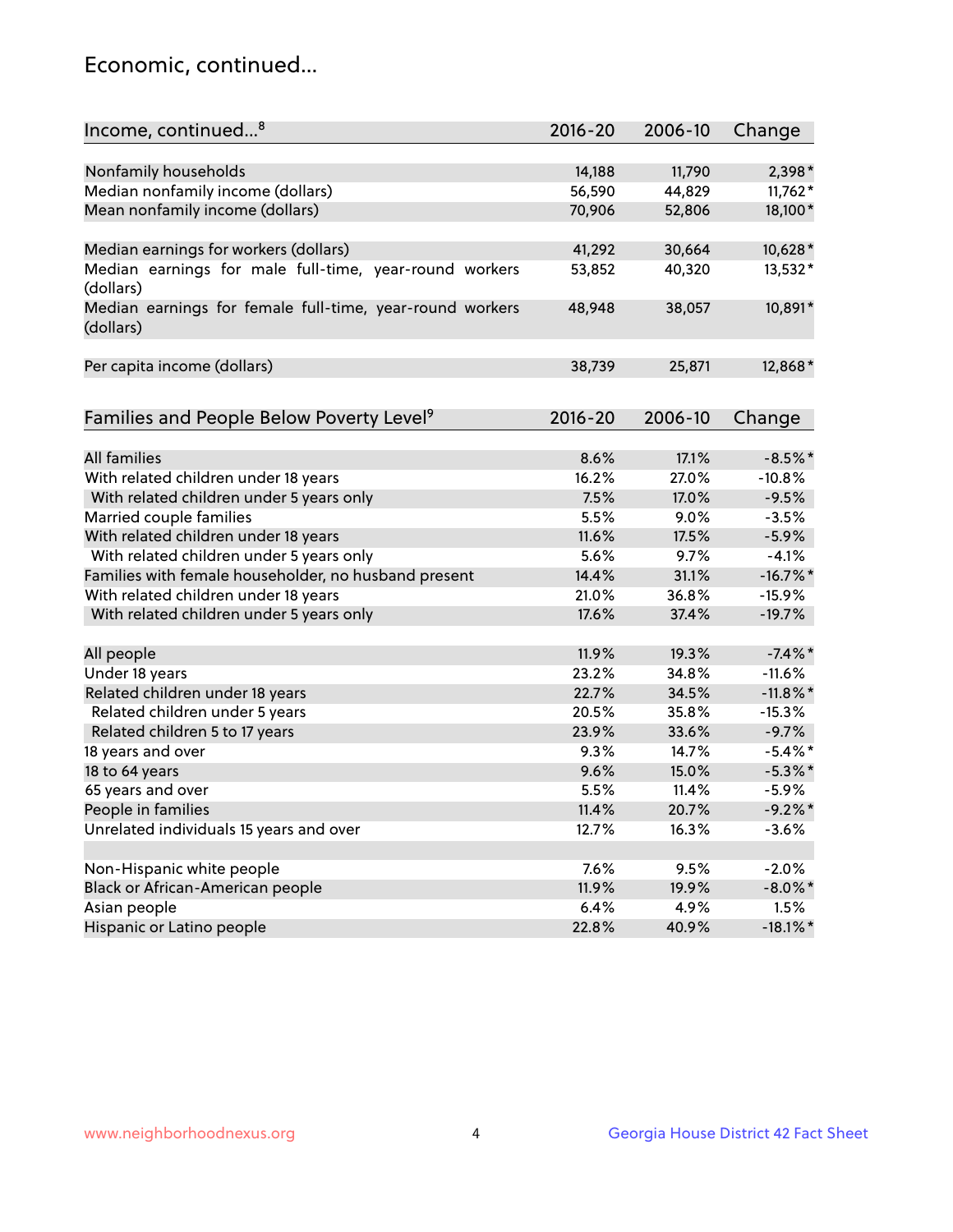## Employment

| Employment Status <sup>10</sup>                                             | $2016 - 20$ | 2006-10 | Change     |
|-----------------------------------------------------------------------------|-------------|---------|------------|
|                                                                             |             |         |            |
| Population 16 years and over<br>In labor force                              | 48,763      | 41,609  | $7,155*$   |
| Civilian labor force                                                        | 79.3%       | 78.9%   | 0.4%       |
|                                                                             | 79.2%       | 78.5%   | 0.6%       |
| Employed                                                                    | 75.7%       | 72.6%   | 3.1%       |
| Unemployed                                                                  | 3.5%        | 5.9%    | $-2.4%$    |
| <b>Armed Forces</b>                                                         | 0.2%        | 0.4%    | $-0.2%$    |
| Not in labor force                                                          | 20.7%       | 21.1%   | $-0.4%$    |
| Civilian labor force                                                        | 38,596      | 32,666  | 5,930*     |
| <b>Unemployment Rate</b>                                                    | 4.4%        | 7.5%    | $-3.1%$    |
|                                                                             |             |         |            |
| Females 16 years and over                                                   | 24,937      | 21,218  | $3,719*$   |
| In labor force                                                              | 75.5%       | 71.2%   | 4.3%       |
| Civilian labor force                                                        | 75.3%       | 71.1%   | 4.2%       |
| Employed                                                                    | 71.7%       | 65.0%   | 6.8%       |
|                                                                             |             |         |            |
| Own children of the householder under 6 years                               | 4,455       | 5,534   | $-1,079*$  |
| All parents in family in labor force                                        | 68.4%       | 59.1%   | 9.4%       |
|                                                                             |             |         |            |
| Own children of the householder 6 to 17 years                               | 6,233       | 6,060   | 173        |
| All parents in family in labor force                                        | 75.6%       | 66.0%   | 9.6%       |
|                                                                             |             |         |            |
| Industry <sup>11</sup>                                                      | $2016 - 20$ | 2006-10 | Change     |
|                                                                             |             |         |            |
| Civilian employed population 16 years and over                              | 36,899      | 30,202  | $6,698*$   |
| Agriculture, forestry, fishing and hunting, and mining                      | 0.1%        | 0.0%    | 0.1%       |
| Construction                                                                | 7.2%        | 9.9%    | $-2.7\%$ * |
| Manufacturing                                                               | 6.3%        | 7.9%    | $-1.6%$    |
| Wholesale trade                                                             | 3.2%        | 3.3%    | $-0.1%$    |
| Retail trade                                                                | 11.5%       | 12.7%   | $-1.1%$    |
| Transportation and warehousing, and utilities                               | 5.5%        | 4.7%    | 0.8%       |
| Information                                                                 | 3.5%        | 4.2%    | $-0.7%$    |
| Finance and insurance, and real estate and rental and leasing               | 9.3%        | 7.0%    | $2.3\%$ *  |
| Professional, scientific, and management, and administrative                | 18.5%       | 17.2%   | 1.3%       |
| and waste management services                                               |             |         |            |
| Educational services, and health care and social assistance                 | 15.8%       | 14.9%   | 0.8%       |
| Arts, entertainment, and recreation, and accommodation and<br>food services | 12.0%       | 10.4%   | 1.6%       |
| Other services, except public administration                                | 4.2%        | 4.2%    | $-0.1%$    |
| Public administration                                                       | 3.0%        | 3.4%    | $-0.4%$    |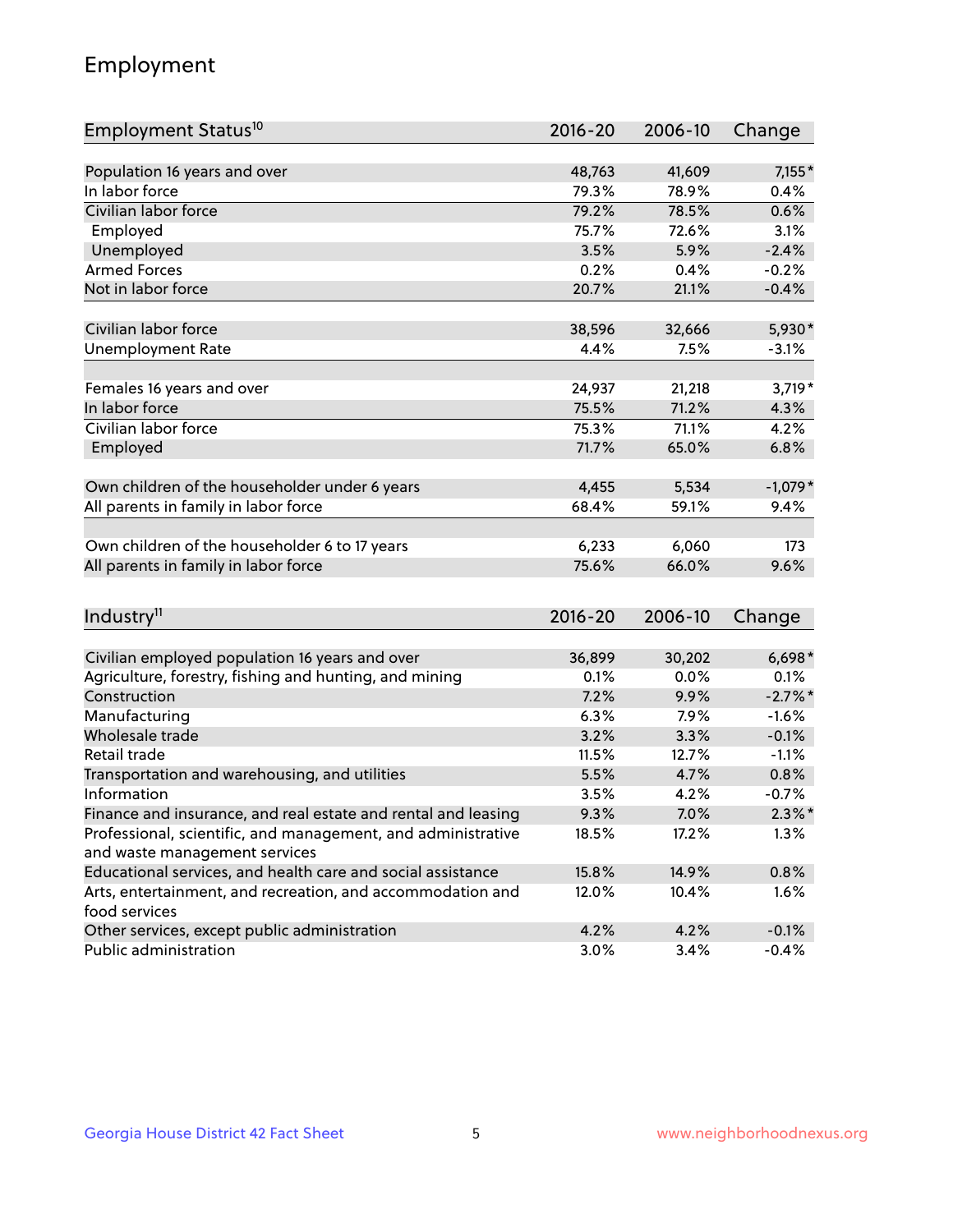## Employment, continued...

| Occupation <sup>12</sup>                                                    | $2016 - 20$     | 2006-10         | Change                |
|-----------------------------------------------------------------------------|-----------------|-----------------|-----------------------|
| Civilian employed population 16 years and over                              |                 |                 |                       |
|                                                                             | 36,899<br>46.8% | 30,202<br>38.5% | $6,698*$<br>$8.3\%$ * |
| Management, business, science, and arts occupations                         | 16.0%           | 15.3%           | 0.7%                  |
| Service occupations                                                         |                 |                 |                       |
| Sales and office occupations                                                | 21.2%           | 26.5%           | $-5.3\%$ *            |
| Natural<br>and<br>maintenance<br>resources,<br>construction,<br>occupations | 7.1%            | 10.2%           | $-3.1\%$ *            |
| Production, transportation, and material moving occupations                 | 8.9%            | 9.5%            | $-0.6%$               |
| Class of Worker <sup>13</sup>                                               | $2016 - 20$     | 2006-10         | Change                |
|                                                                             |                 |                 |                       |
| Civilian employed population 16 years and over                              | 36,899          | 30,202          | $6,698*$              |
| Private wage and salary workers                                             | 86.1%           | 85.9%           | 0.2%                  |
| Government workers                                                          | 8.1%            | 9.8%            | $-1.7%$               |
| Self-employed in own not incorporated business workers                      | 5.8%            | 4.3%            | 1.5%                  |
| Unpaid family workers                                                       | 0.0%            | 0.0%            | 0.0%                  |
| Job Flows <sup>14</sup>                                                     | 2019            | 2010            | Change                |
|                                                                             |                 |                 |                       |
| Total Jobs in district                                                      | 68,157          | 41,653          | 26,504                |
| Held by residents of district                                               | 4.5%            | 4.6%            | $-0.1%$               |
| Held by non-residents of district                                           | 95.5%           | 95.4%           | 0.1%                  |
| Jobs by Industry Sector <sup>15</sup>                                       | 2019            | 2010            | Change                |
|                                                                             |                 |                 |                       |
| Total Jobs in district                                                      | 68,157          | 41,653          | 26,504                |
| Goods Producing sectors                                                     | 14.3%           | 5.9%            | 8.4%                  |
| Trade, Transportation, and Utilities sectors                                | 13.9%           | 19.9%           | $-6.0%$               |
| All Other Services sectors                                                  | 71.8%           | 74.2%           | $-2.4%$               |
|                                                                             |                 |                 |                       |
| Total Jobs in district held by district residents                           | 3,094           | 1,912           | 1,182                 |
| <b>Goods Producing sectors</b>                                              | 9.4%            | 5.6%            | 3.8%                  |
| Trade, Transportation, and Utilities sectors                                | 10.9%           | 16.5%           | $-5.6%$               |
| All Other Services sectors                                                  | 79.7%           | 77.9%           | 1.8%                  |
|                                                                             |                 |                 |                       |
| Jobs by Earnings <sup>16</sup>                                              | 2019            | 2010            | Change                |
|                                                                             |                 |                 |                       |
| Total Jobs in district                                                      | 68,157          | 41,653          | 26,504                |
| Jobs with earnings \$1250/month or less                                     | 18.2%           | 24.1%           | $-5.9%$               |
| Jobs with earnings \$1251/month to \$3333/month                             | 26.6%           | 36.0%           | $-9.4%$               |
| Jobs with earnings greater than \$3333/month                                | 55.2%           | 39.9%           | 15.3%                 |
| Total Jobs in district held by district residents                           | 3,094           | 1,912           | 1,182                 |
| Jobs with earnings \$1250/month or less                                     | 22.3%           | 27.8%           | $-5.5%$               |
| Jobs with earnings \$1251/month to \$3333/month                             |                 |                 |                       |
|                                                                             | 29.8%           | 41.2%           | $-11.4%$              |
| Jobs with earnings greater than \$3333/month                                | 47.9%           | 31.0%           | 16.9%                 |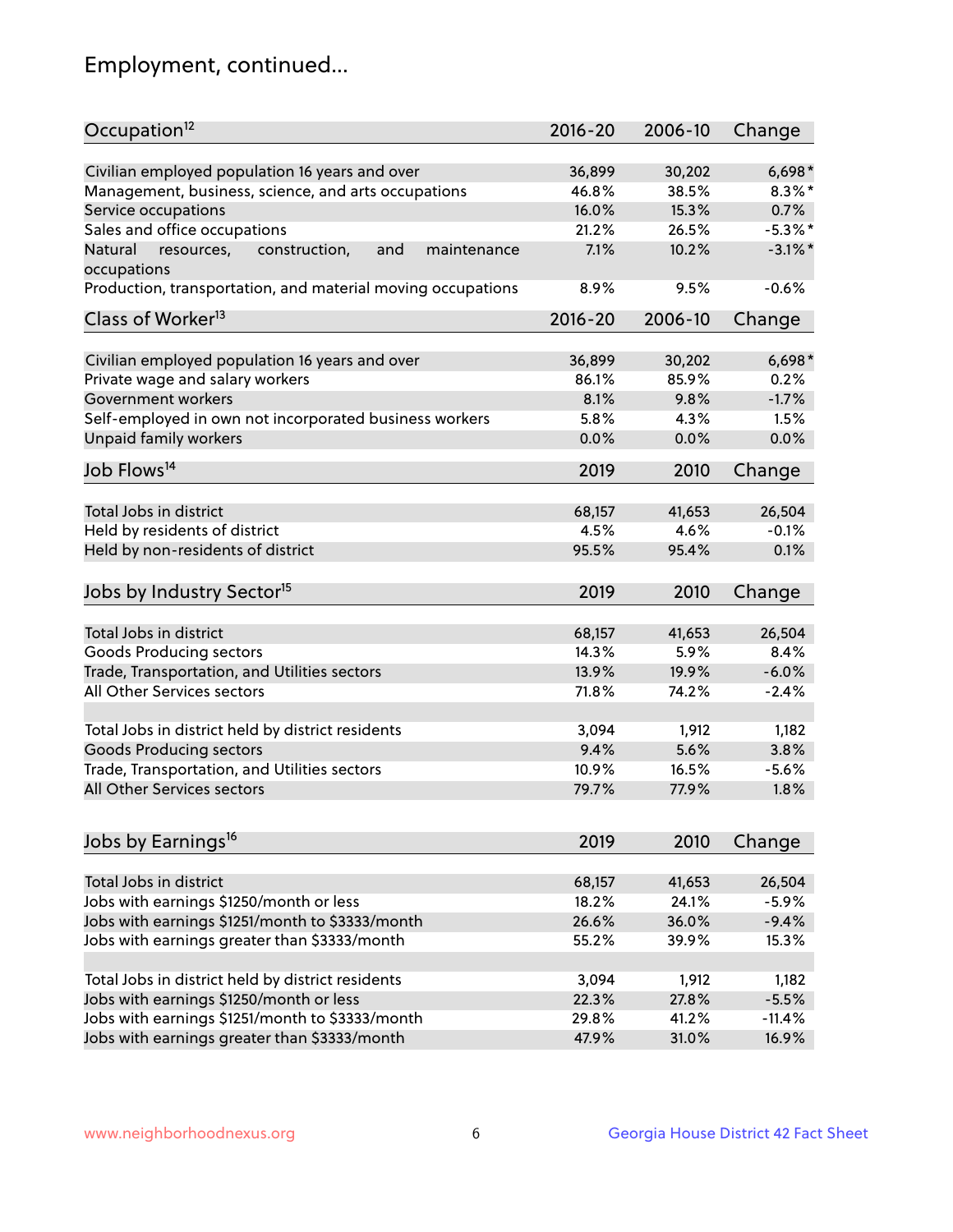## Employment, continued...

| Jobs by Age of Worker <sup>17</sup>               | 2019   | 2010   | Change  |
|---------------------------------------------------|--------|--------|---------|
|                                                   |        |        |         |
| Total Jobs in district                            | 68,157 | 41,653 | 26,504  |
| Jobs with workers age 29 or younger               | 21.7%  | 22.8%  | $-1.1%$ |
| Jobs with workers age 30 to 54                    | 56.0%  | 61.5%  | $-5.5%$ |
| Jobs with workers age 55 or older                 | 22.3%  | 15.7%  | 6.5%    |
|                                                   |        |        |         |
| Total Jobs in district held by district residents | 3,094  | 1.912  | 1,182   |
| Jobs with workers age 29 or younger               | 32.1%  | 29.2%  | 2.9%    |
| Jobs with workers age 30 to 54                    | 52.0%  | 57.7%  | $-5.7%$ |
| Jobs with workers age 55 or older                 | 15.9%  | 13.1%  | 2.8%    |
|                                                   |        |        |         |

#### Education

| School Enrollment <sup>18</sup>                | $2016 - 20$ | 2006-10 | Change    |
|------------------------------------------------|-------------|---------|-----------|
|                                                |             |         |           |
| Population 3 years and over enrolled in school | 12,665      | 12,519  | 146       |
| Nursery school, preschool                      | 6.5%        | 8.0%    | $-1.5%$   |
| Kindergarten                                   | 4.9%        | 6.3%    | $-1.4%$   |
| Elementary school (grades 1-8)                 | 36.6%       | 34.4%   | 2.2%      |
| High school (grades 9-12)                      | 18.3%       | 15.8%   | 2.6%      |
| College or graduate school                     | 33.7%       | 35.6%   | $-1.9%$   |
| Educational Attainment <sup>19</sup>           | $2016 - 20$ | 2006-10 | Change    |
|                                                |             |         |           |
| Population 25 years and over                   | 42,483      | 34,143  | $8,340*$  |
| Less than 9th grade                            | 5.5%        | 6.8%    | $-1.3%$   |
| 9th to 12th grade, no diploma                  | 4.4%        | 7.0%    | $-2.6%$   |
| High school graduate (includes equivalency)    | 17.2%       | 22.1%   | $-4.9\%*$ |
| Some college, no degree                        | 18.4%       | 18.6%   | $-0.2%$   |
| Associate's degree                             | 7.1%        | 6.4%    | 0.6%      |
| Bachelor's degree                              | 30.3%       | 26.8%   | $3.5\%$ * |
| Graduate or professional degree                | 17.1%       | 12.2%   | 4.9%*     |
|                                                |             |         |           |
| Percent high school graduate or higher         | 90.1%       | 86.2%   | 3.9%      |
| Percent bachelor's degree or higher            | 47.4%       | 39.0%   | $8.4\%$   |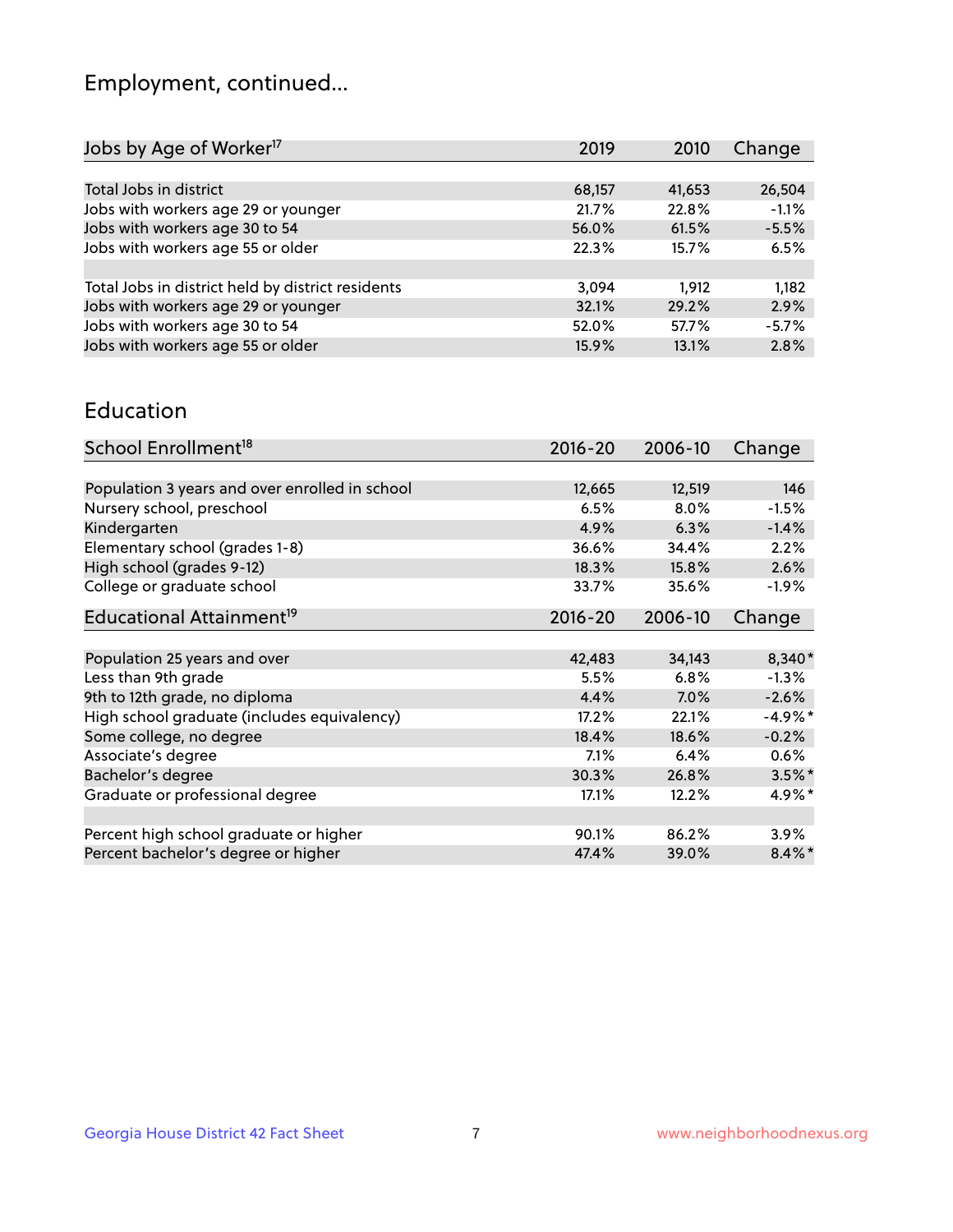## Housing

| Households by Type <sup>20</sup>                     | 2016-20     | 2006-10 | Change     |
|------------------------------------------------------|-------------|---------|------------|
|                                                      |             |         |            |
| <b>Total households</b>                              | 26,828      | 23,577  | $3,251*$   |
| Family households (families)                         | 47.1%       | 50.0%   | $-2.9%$    |
| With own children under 18 years                     | 21.4%       | 25.3%   | $-4.0\%$ * |
| Married-couple family                                | 30.1%       | 29.6%   | 0.4%       |
| With own children of the householder under 18 years  | 13.0%       | 13.3%   | $-0.3%$    |
| Male householder, no wife present, family            | 5.2%        | 6.0%    | $-0.7%$    |
| With own children of the householder under 18 years  | 2.2%        | 2.7%    | $-0.5%$    |
| Female householder, no husband present, family       | 11.8%       | 14.4%   | $-2.6%$    |
| With own children of the householder under 18 years  | 6.2%        | 9.3%    | $-3.1\%$ * |
| Nonfamily households                                 | 52.9%       | 50.0%   | 2.9%       |
| Householder living alone                             | 38.7%       | 40.6%   | $-1.9%$    |
| 65 years and over                                    | 4.4%        | 4.3%    | 0.1%       |
|                                                      |             |         |            |
| Households with one or more people under 18 years    | 23.7%       | 27.2%   | $-3.5%$ *  |
| Households with one or more people 65 years and over | 11.6%       | 9.7%    | $1.8\%$ *  |
|                                                      |             |         |            |
| Average household size                               | 2.20        | 2.25    | $-0.05$    |
| Average family size                                  | 3.01        | 3.13    | $-0.12$    |
|                                                      |             |         |            |
|                                                      | $2016 - 20$ | 2006-10 |            |
| Housing Occupancy <sup>21</sup>                      |             |         | Change     |
| Total housing units                                  | 29,794      | 27,269  | 2,526*     |
| Occupied housing units                               | 90.0%       | 86.5%   | $3.6\%$ *  |
| Vacant housing units                                 | 10.0%       | 13.5%   | $-3.6\%$ * |
|                                                      |             |         |            |
| Homeowner vacancy rate                               | 1.4         | 4.8     | $-3.4$     |
| Rental vacancy rate                                  | 5.0         | 12.5    | $-7.4*$    |
|                                                      |             |         |            |
| Units in Structure <sup>22</sup>                     | $2016 - 20$ | 2006-10 | Change     |
|                                                      |             |         |            |
| Total housing units                                  | 29,794      | 27,269  | $2,526*$   |
| 1-unit, detached                                     | 30.3%       | 29.0%   | 1.3%       |
| 1-unit, attached                                     | 12.5%       | 11.3%   | 1.2%       |
| 2 units                                              | 1.2%        | 1.3%    | $-0.1%$    |
| 3 or 4 units                                         | 5.7%        | 4.7%    | 1.0%       |
| 5 to 9 units                                         | 12.4%       | 14.6%   | $-2.2%$    |
| 10 to 19 units                                       | 17.6%       | 26.1%   | $-8.4\%$ * |
| 20 or more units                                     | 19.6%       | 11.9%   | $7.7\%$ *  |
| Mobile home                                          | 0.7%        | 1.2%    | $-0.5%$    |
| Boat, RV, van, etc.                                  | 0.1%        | 0.0%    | 0.0%       |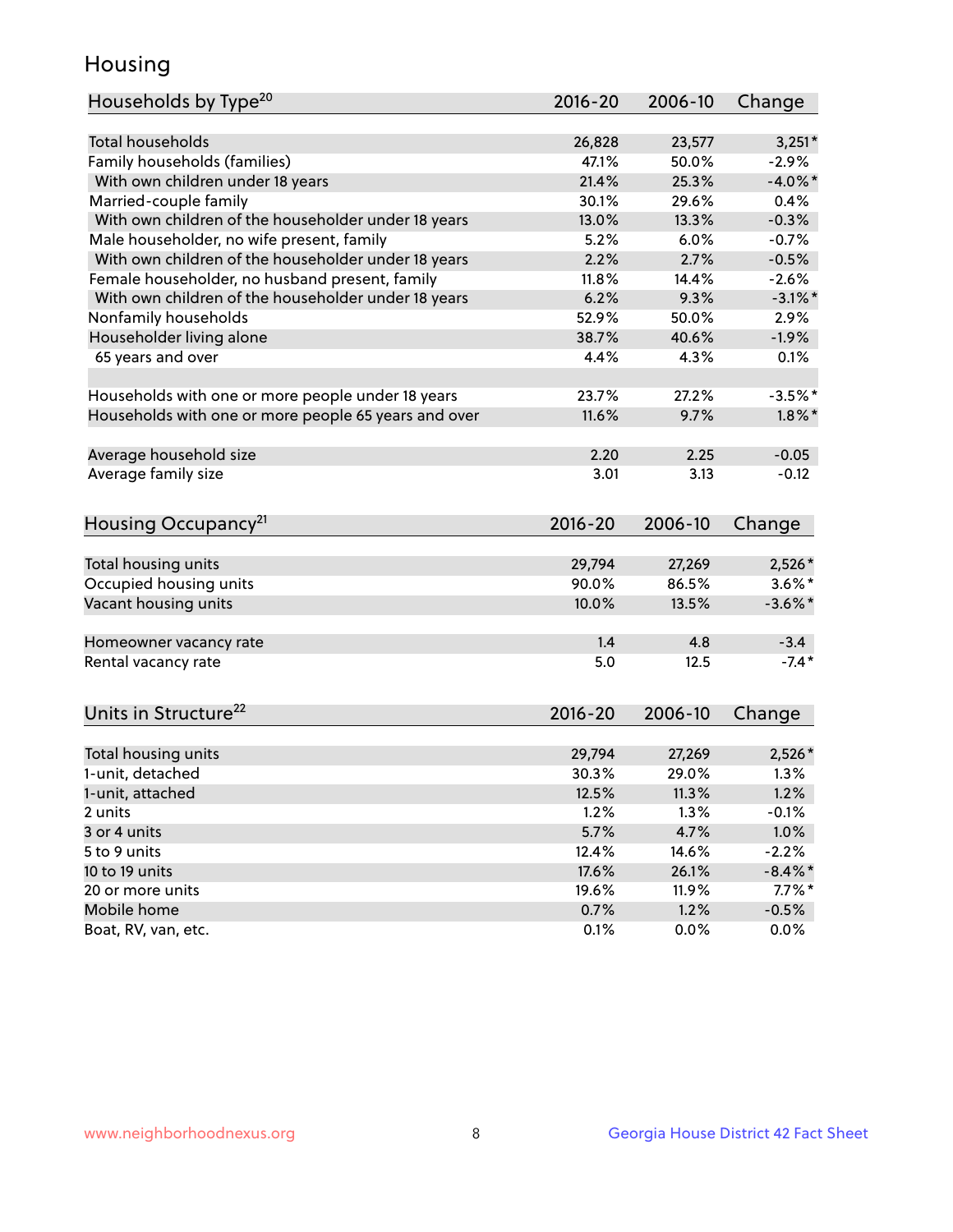## Housing, Continued...

| Year Structure Built <sup>23</sup>             | 2016-20     | 2006-10 | Change     |
|------------------------------------------------|-------------|---------|------------|
| Total housing units                            | 29,794      | 27,269  | 2,526*     |
| Built 2014 or later                            | 9.8%        | (X)     | (X)        |
| Built 2010 to 2013                             | 2.3%        | (X)     | (X)        |
| Built 2000 to 2009                             | 10.7%       | 7.8%    | $2.9\%$ *  |
| Built 1990 to 1999                             | 13.0%       | 13.7%   | $-0.7%$    |
| Built 1980 to 1989                             | 25.0%       | 33.0%   | $-8.0\%$ * |
| Built 1970 to 1979                             | 18.2%       | 18.6%   | $-0.3%$    |
| Built 1960 to 1969                             | 9.3%        | 12.9%   | $-3.6\%$ * |
| Built 1950 to 1959                             | 9.6%        | 10.7%   | $-1.1%$    |
| Built 1940 to 1949                             | 1.6%        | 2.7%    | $-1.1%$    |
| Built 1939 or earlier                          | 0.5%        | 0.6%    | $-0.0%$    |
| Housing Tenure <sup>24</sup>                   | 2016-20     | 2006-10 | Change     |
|                                                |             |         |            |
| Occupied housing units                         | 26,828      | 23,577  | $3,251*$   |
| Owner-occupied                                 | 35.4%       | 36.4%   | $-1.0%$    |
| Renter-occupied                                | 64.6%       | 63.6%   | 1.0%       |
| Average household size of owner-occupied unit  | 2.22        | 2.19    | 0.03       |
| Average household size of renter-occupied unit | 2.19        | 2.28    | $-0.09$    |
| Residence 1 Year Ago <sup>25</sup>             | 2016-20     | 2006-10 | Change     |
| Population 1 year and over                     | 58,299      | 51,981  | $6,318*$   |
| Same house                                     | 74.1%       | 68.2%   | $5.9\%*$   |
| Different house in the U.S.                    | 24.4%       | 29.9%   | $-5.5%$ *  |
| Same county                                    | 12.5%       | 16.5%   | $-3.9\%$ * |
| Different county                               | 11.8%       | 13.4%   | $-1.6%$    |
| Same state                                     | 7.9%        | 6.6%    | 1.3%       |
| Different state                                | 4.0%        | 6.9%    | $-2.9\%$ * |
| Abroad                                         | 1.5%        | 1.9%    | $-0.4%$    |
| Value of Housing Unit <sup>26</sup>            | $2016 - 20$ | 2006-10 | Change     |
| Owner-occupied units                           | 9,500       | 8,591   | 909*       |
| Less than \$50,000                             | 2.7%        | 3.2%    | $-0.5%$    |
| \$50,000 to \$99,999                           | 5.7%        | 8.3%    | $-2.5%$    |
| \$100,000 to \$149,999                         | 17.2%       | 31.9%   | $-14.7%$ * |
| \$150,000 to \$199,999                         | 18.3%       | 27.9%   | $-9.6%$ *  |
| \$200,000 to \$299,999                         | 27.8%       | 18.4%   | $9.4\%*$   |
| \$300,000 to \$499,999                         | 22.6%       | 8.5%    | 14.1%*     |
| \$500,000 to \$999,999                         | 5.4%        | 1.5%    | 3.9%       |
| \$1,000,000 or more                            | 0.2%        | 0.3%    | $-0.1%$    |
| Median (dollars)                               | 221,598     | 159,901 | 61,697*    |
| Mortgage Status <sup>27</sup>                  | $2016 - 20$ | 2006-10 | Change     |
| Owner-occupied units                           | 9,500       | 8,591   | 909*       |
| Housing units with a mortgage                  | 70.1%       | 78.4%   | $-8.3\%$ * |
| Housing units without a mortgage               | 29.9%       | 21.6%   | $8.3\%$ *  |
|                                                |             |         |            |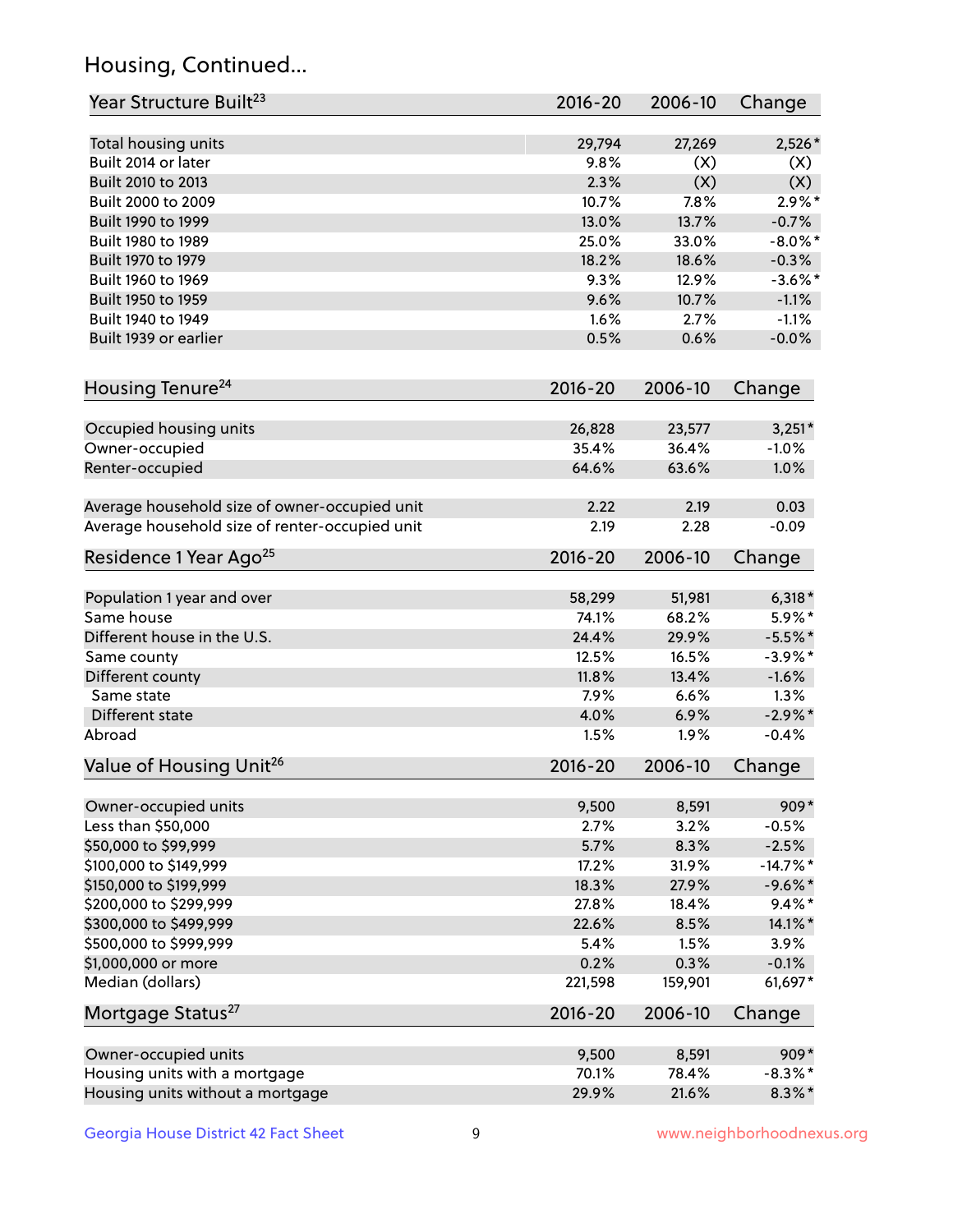## Housing, Continued...

| Selected Monthly Owner Costs <sup>28</sup>                                            | 2016-20       | 2006-10       | Change       |
|---------------------------------------------------------------------------------------|---------------|---------------|--------------|
| Housing units with a mortgage                                                         | 6,664         | 6,737         | $-73$        |
| Less than \$300                                                                       | 0.7%          | 0.0%          | 0.7%         |
| \$300 to \$499                                                                        | 1.5%          | 0.7%          | 0.8%         |
| \$500 to \$999                                                                        | 20.4%         | 19.7%         | 0.7%         |
| \$1,000 to \$1,499                                                                    | 36.3%         | 40.4%         | $-4.1%$      |
| \$1,500 to \$1,999                                                                    | 16.2%         | 23.3%         | $-7.1\%$ *   |
| \$2,000 to \$2,999                                                                    | 20.3%         | 11.7%         | 8.6%         |
| \$3,000 or more                                                                       | 4.5%          | 4.2%          | 0.3%         |
| Median (dollars)                                                                      | 1,380         | 1,367         | 13           |
|                                                                                       |               |               |              |
| Housing units without a mortgage<br>Less than \$150                                   | 2,836<br>1.8% | 1,854<br>0.9% | 982*<br>0.9% |
| \$150 to \$249                                                                        | 3.5%          | 16.0%         | $-12.5%$     |
| \$250 to \$349                                                                        | 26.3%         | 23.8%         | 2.5%         |
| \$350 to \$499                                                                        | 38.2%         | 37.1%         | 1.1%         |
| \$500 to \$699                                                                        | 17.3%         | 16.1%         | 1.2%         |
| \$700 or more                                                                         | 13.0%         | 6.3%          | 6.7%         |
| Median (dollars)                                                                      | 418           | 380           | $38*$        |
| Selected Monthly Owner Costs as a Percentage of<br>Household Income <sup>29</sup>     | $2016 - 20$   | 2006-10       | Change       |
|                                                                                       |               |               |              |
| Housing units with a mortgage (excluding units where<br>SMOCAPI cannot be computed)   | 6,622         | 6,698         | $-76$        |
| Less than 20.0 percent                                                                | 52.4%         | 32.2%         | 20.2%*       |
| 20.0 to 24.9 percent                                                                  | 18.6%         | 18.9%         | $-0.3%$      |
| 25.0 to 29.9 percent                                                                  | 7.3%          | 9.3%          | $-2.0%$      |
| 30.0 to 34.9 percent                                                                  | 4.9%          | 9.3%          | $-4.3%$      |
| 35.0 percent or more                                                                  | 16.7%         | 30.3%         | $-13.6\%$ *  |
| Not computed                                                                          | 42            | 38            | 3            |
| Housing unit without a mortgage (excluding units where<br>SMOCAPI cannot be computed) | 2,803         | 1,831         | 971          |
| Less than 10.0 percent                                                                | 64.4%         | 48.3%         | 16.1%        |
| 10.0 to 14.9 percent                                                                  | 13.8%         | 20.5%         | $-6.6%$      |
| 15.0 to 19.9 percent                                                                  | 9.5%          | 9.6%          | $-0.1%$      |
| 20.0 to 24.9 percent                                                                  | 4.3%          | 6.1%          | $-1.7%$      |
| 25.0 to 29.9 percent                                                                  | 0.7%          | 2.7%          | $-2.0%$      |
| 30.0 to 34.9 percent                                                                  | 1.5%          | 3.3%          | $-1.9%$      |
| 35.0 percent or more                                                                  | 5.8%          | 9.5%          | $-3.8%$      |
| Not computed                                                                          | 33            | 23            | 11           |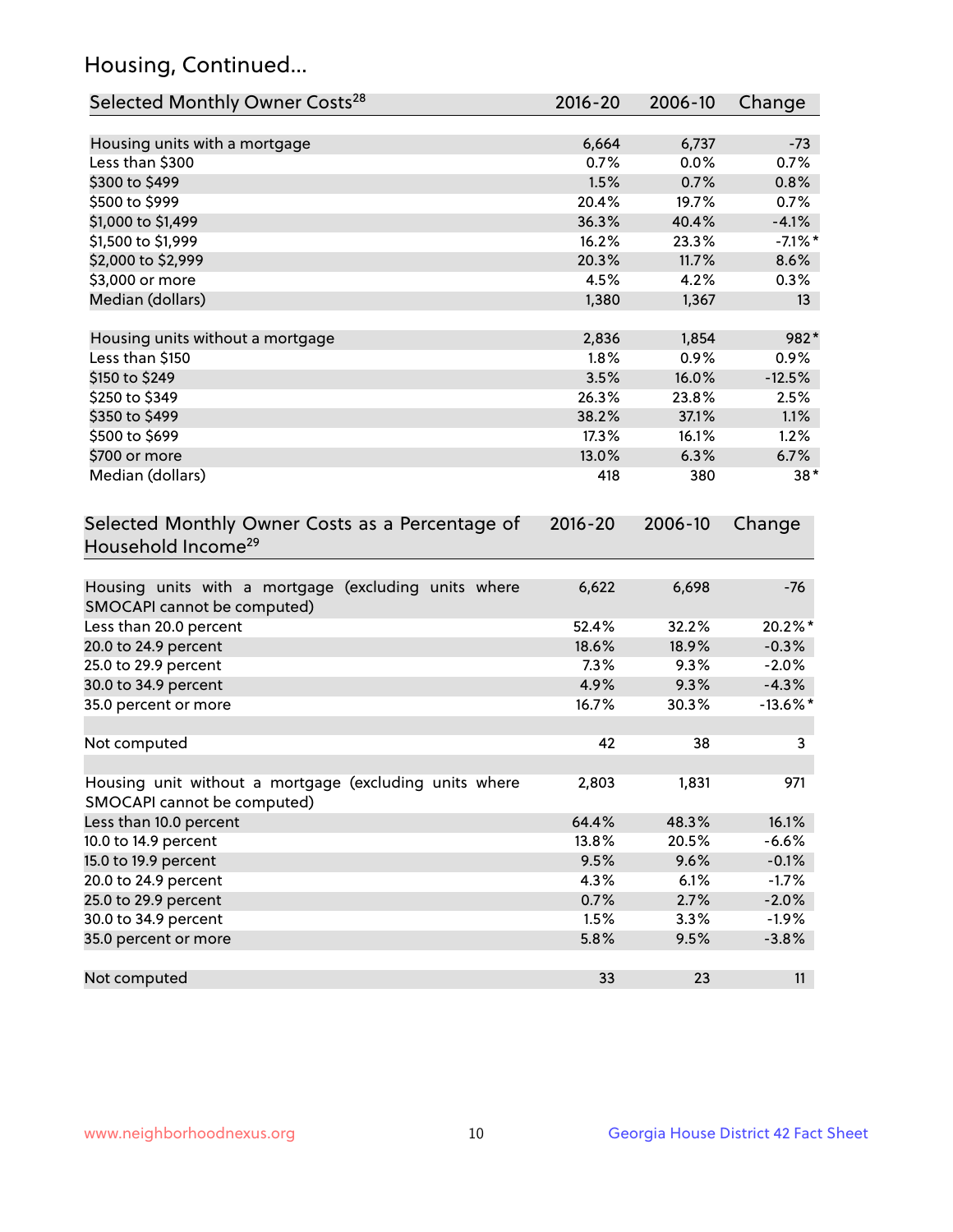### Housing, Continued...

| Gross Rent <sup>30</sup>   | 2016-20 | 2006-10 | Change     |
|----------------------------|---------|---------|------------|
|                            |         |         |            |
| Occupied units paying rent | 17,138  | 14,746  | $2,391*$   |
| Less than \$200            | $0.0\%$ | 0.2%    | $-0.2%$    |
| \$200 to \$499             | 0.4%    | 2.7%    | $-2.3%$    |
| \$500 to \$749             | 2.2%    | 22.1%   | $-19.9%$ * |
| \$750 to \$999             | 12.9%   | 42.6%   | $-29.7%$ * |
| \$1,000 to \$1,499         | 58.5%   | 30.0%   | 28.5%*     |
| \$1,500 to \$1,999         | 22.7%   | 2.1%    | 20.7%*     |
| \$2,000 or more            | 3.3%    | 0.3%    | $3.0\%$    |
| Median (dollars)           | 1,264   | 984     | $279*$     |
|                            |         |         |            |
| No rent paid               | 190     | 240     | $-49$      |
|                            |         |         |            |

| Gross Rent as a Percentage of Household Income <sup>31</sup>                   | $2016 - 20$ | 2006-10 | Change    |
|--------------------------------------------------------------------------------|-------------|---------|-----------|
|                                                                                |             |         |           |
| Occupied units paying rent (excluding units where GRAPI<br>cannot be computed) | 16,862      | 14,491  | $2,371*$  |
| Less than 15.0 percent                                                         | 13.5%       | 12.8%   | 0.8%      |
| 15.0 to 19.9 percent                                                           | 16.9%       | 17.4%   | $-0.5%$   |
| 20.0 to 24.9 percent                                                           | 14.1%       | 15.0%   | $-0.9%$   |
| 25.0 to 29.9 percent                                                           | 13.3%       | 10.0%   | $3.3\%$ * |
| 30.0 to 34.9 percent                                                           | 10.0%       | 9.9%    | 0.1%      |
| 35.0 percent or more                                                           | 32.1%       | 35.0%   | $-2.9%$   |
|                                                                                |             |         |           |
| Not computed                                                                   | 467         | 495     | $-29$     |

## Transportation

| Commuting to Work <sup>32</sup>           | 2016-20 | 2006-10 | Change     |
|-------------------------------------------|---------|---------|------------|
|                                           |         |         |            |
| Workers 16 years and over                 | 36,108  | 29,549  | $6,559*$   |
| Car, truck, or van - drove alone          | 77.9%   | 79.5%   | $-1.6%$    |
| Car, truck, or van - carpooled            | 6.8%    | 10.7%   | $-3.9\%$ * |
| Public transportation (excluding taxicab) | 1.5%    | 2.6%    | $-1.0%$    |
| Walked                                    | 1.5%    | 1.7%    | $-0.2%$    |
| Other means                               | $1.7\%$ | $1.4\%$ | 0.4%       |
| Worked at home                            | 10.6%   | 4.1%    | $6.5%$ *   |
|                                           |         |         |            |
| Mean travel time to work (minutes)        | 28.0    | 25.4    | $2.6*$     |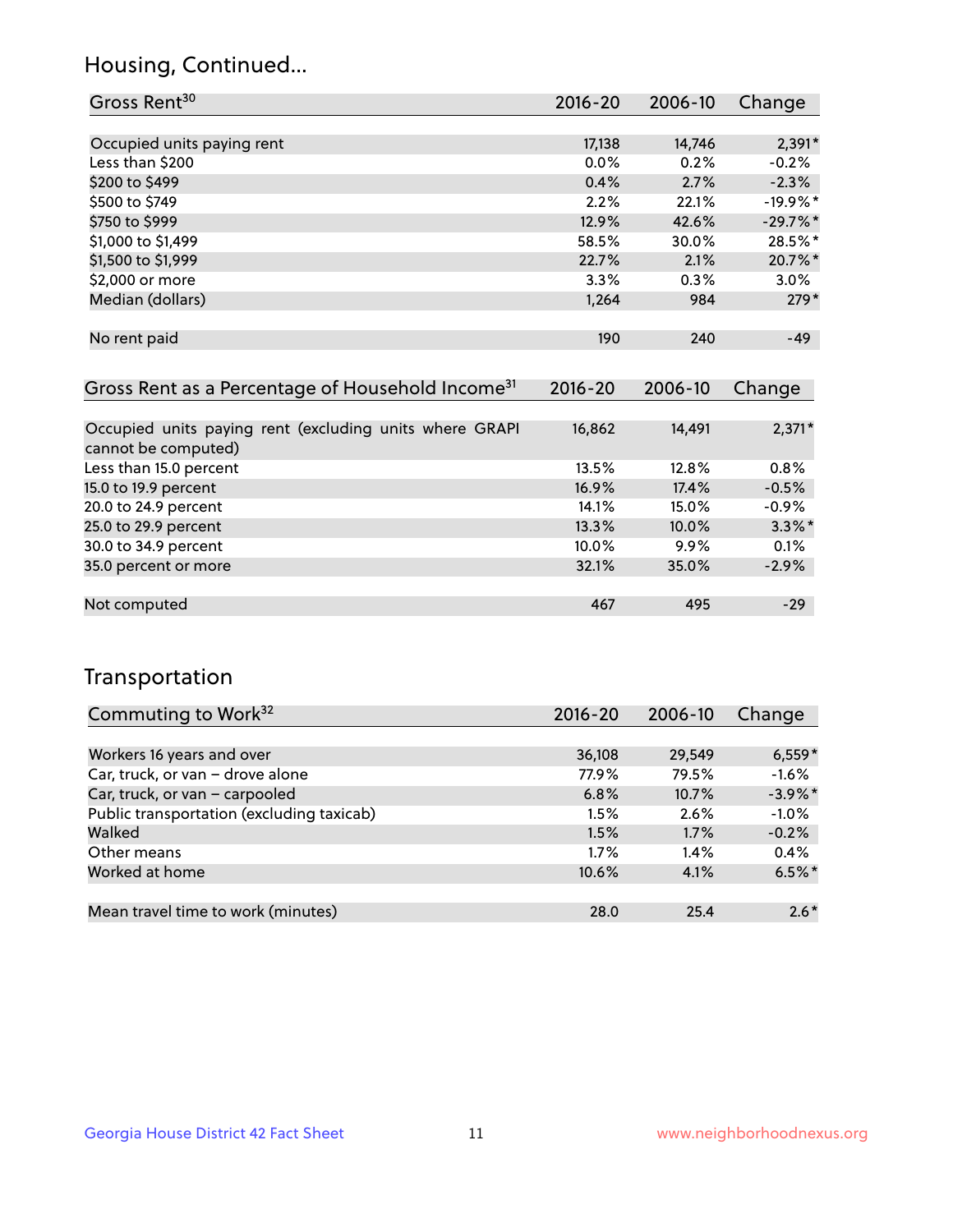## Transportation, Continued...

| Vehicles Available <sup>33</sup> | 2016-20 | 2006-10 | Change   |
|----------------------------------|---------|---------|----------|
|                                  |         |         |          |
| Occupied housing units           | 26,828  | 23,577  | $3,251*$ |
| No vehicles available            | 4.5%    | 4.9%    | $-0.4%$  |
| 1 vehicle available              | 48.1%   | 51.9%   | $-3.8%$  |
| 2 vehicles available             | 36.0%   | 33.6%   | 2.3%     |
| 3 or more vehicles available     | 11.4%   | 9.6%    | 1.9%     |

#### Health

| Health Insurance coverage <sup>34</sup>                 | 2016-20 |
|---------------------------------------------------------|---------|
|                                                         |         |
| Civilian Noninstitutionalized Population                | 59,037  |
| With health insurance coverage                          | 81.9%   |
| With private health insurance coverage                  | 67.9%   |
| With public health coverage                             | 19.5%   |
| No health insurance coverage                            | 18.1%   |
| Civilian Noninstitutionalized Population Under 19 years | 11,810  |
| No health insurance coverage                            | 13.9%   |
| Civilian Noninstitutionalized Population 19 to 64 years | 43,053  |
| In labor force:                                         | 36,858  |
| Employed:                                               | 35,398  |
| With health insurance coverage                          | 81.6%   |
| With private health insurance coverage                  | 80.0%   |
| With public coverage                                    | 2.9%    |
| No health insurance coverage                            | 18.4%   |
| Unemployed:                                             | 1,459   |
| With health insurance coverage                          | 60.1%   |
| With private health insurance coverage                  | 49.7%   |
| With public coverage                                    | 15.3%   |
| No health insurance coverage                            | 39.9%   |
| Not in labor force:                                     | 6,195   |
| With health insurance coverage                          | 70.6%   |
| With private health insurance coverage                  | 48.3%   |
| With public coverage                                    | 28.1%   |
| No health insurance coverage                            | 29.4%   |